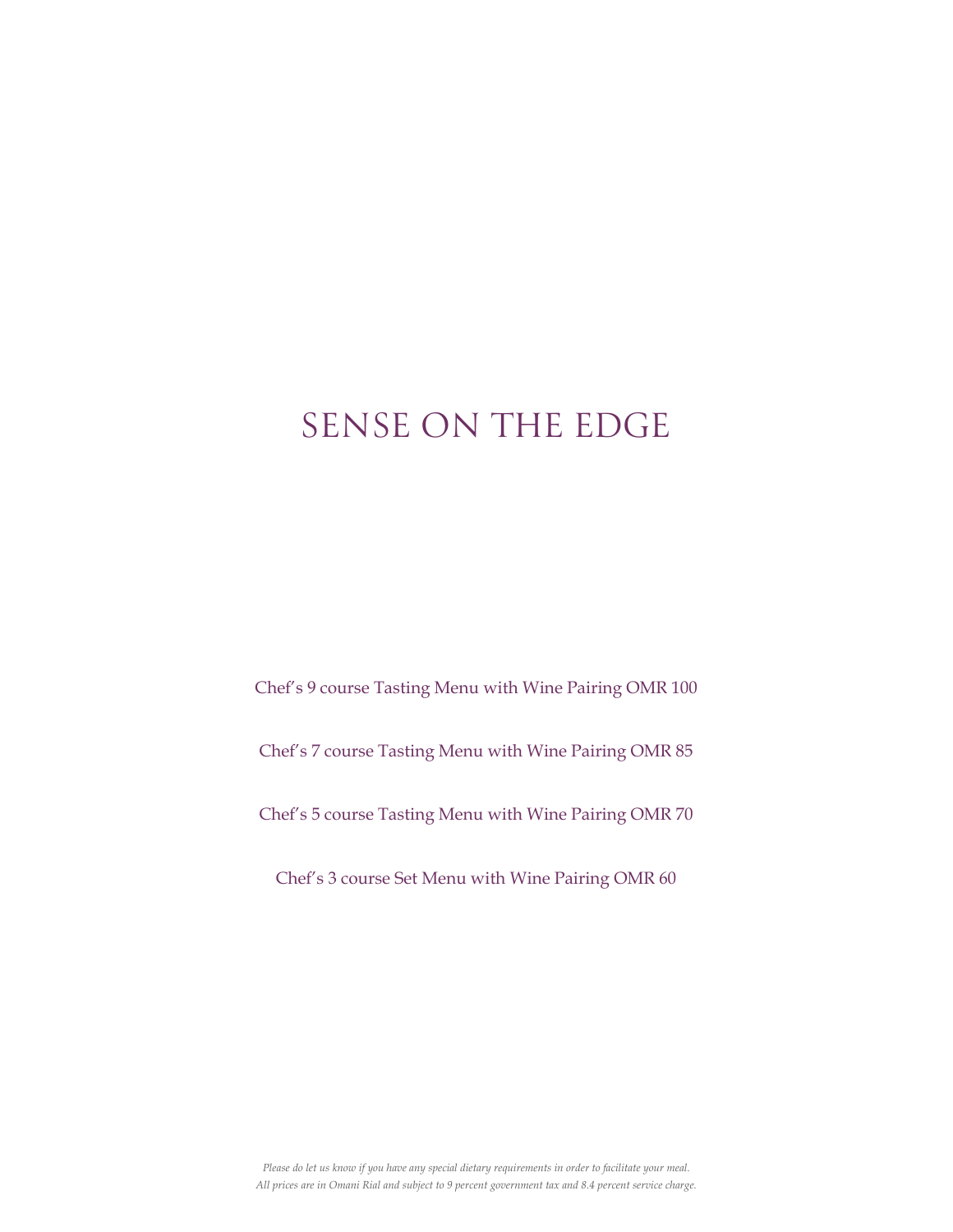### CAULIFLOWER

Roasted, raviolo, eggyolk and truffle Bonterra, Chardonnay, Mendocino County, USA

# LABEL ROUGE CHICKEN

Heritage carrots, pumpkin and Swiss chard Chateau Ksara, Blanc de Blancs, Bekaa Valley, Lebanon

# CHOCOLATE

Banana, peanut and brown butter Araldica, Palazzina, Moscato Passito, Piedmont, Italy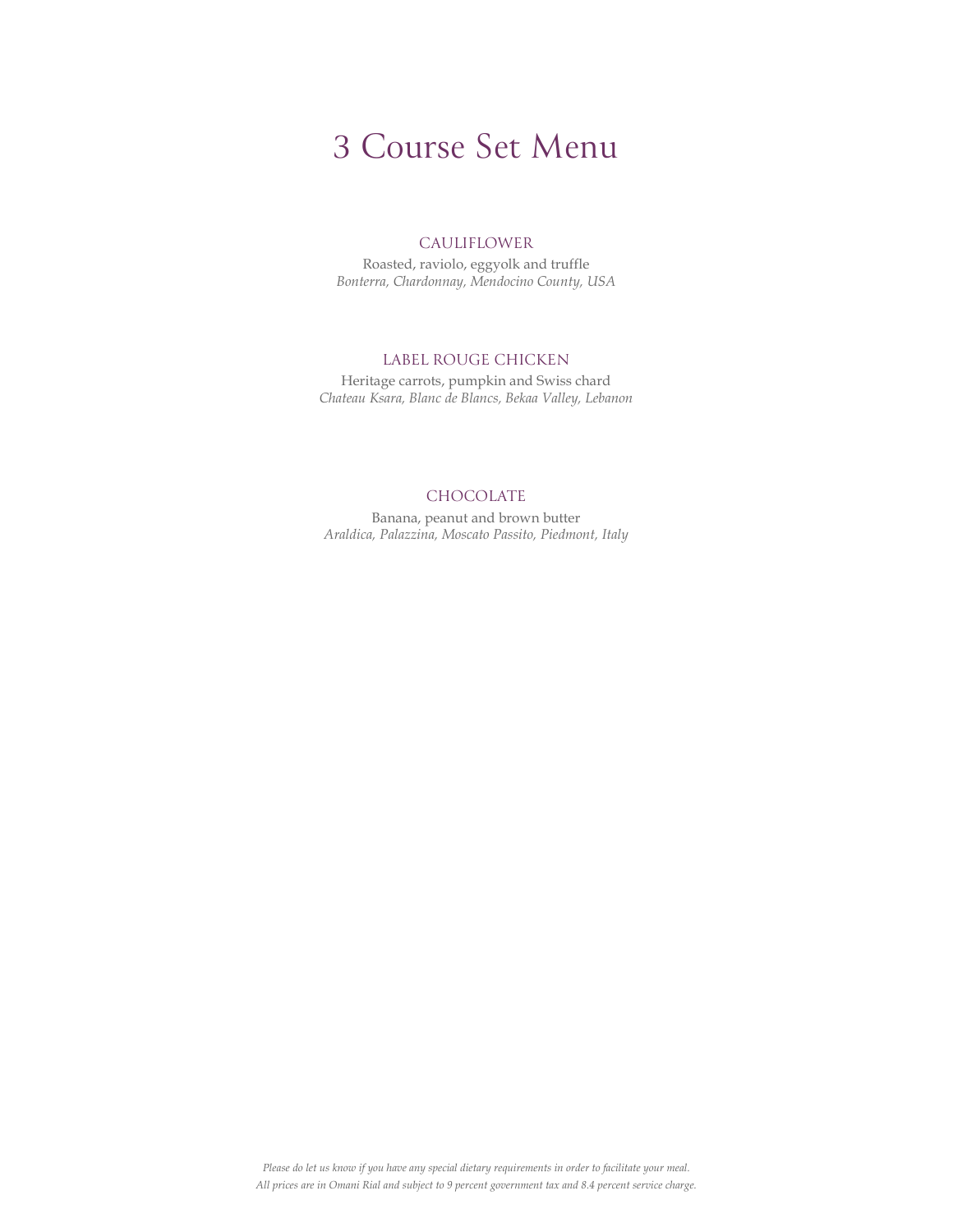# **SCALLOP**

Sweetcorn, wild garlic and spatzle Dr. Loosen, Riesling, Mosel, Germany

# BEETROOT

Kabsa spice, goat cheese and radish Domaine De Vaufuget, Chenin Blanc, Vouvray, France

# KOFFER

Celeriac, asparagus and dashi Kapuka, Sauvignon Blanc, Marlborough, New Zealand

#### LABEL ROUGE CHICKEN

Heritage carrots, pumpkin and Swiss chard Chateau Ksara, Blanc de Blancs, Bekaa Valley, Lebanon

# RHUBARB

Brillat savarin, shortbread and strawberry P. JabouletAîné, Beaumes-de-Venise, Muscat, Rhône Valley, France

Please do let us know if you have any special dietary requirements in order to facilitate your meal. All prices are in Omani Rial and subject to 9 percent government tax and 8.4 percent service charge.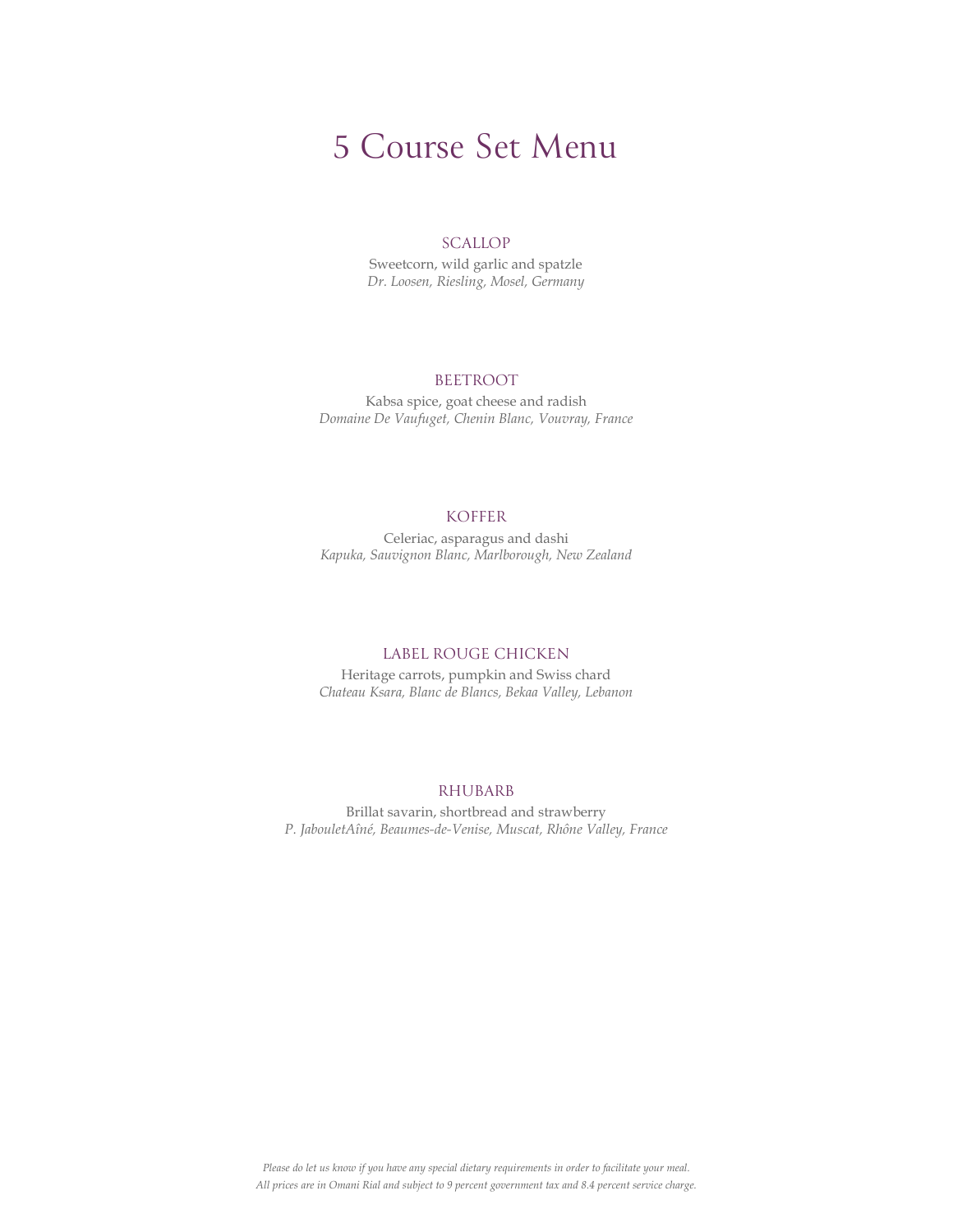# TOMATO

Goats cheese, zataar, olive and basil Giustiniana, Gavi di Gavi, DOCG, Cortese, Piedmont, Italy

# VENISON TARTARE

Nashi pear, cashew and capers Oyster Bay Merlot, Hawke's Bay, New Zealand

### CAULIFLOWER

Roasted, raviolo, eggyolk and truffle Bonterra, Chardonnay, Mendocino County, USA

# KOFFER

Celeriac, asparagus and dashi Kapuka, Sauvignon Blanc, Marlborough, New Zealand

# WAGYU

Leek, spring onion, kombu and cheek L'Atzar, Cabernet, Grenache, Merlot, Syrah, Priorat, Spain

# KALAMANSI

Coconut, pistachio and green tea Araldica, Palazzina, Moscato Passito, Piedmont, Italy

## WHITE CHOCOLATE

Carrot, buttermilk and verjus P. JabouletAîné, Beaumes-de-Venise, Muscat, Rhône Valley, France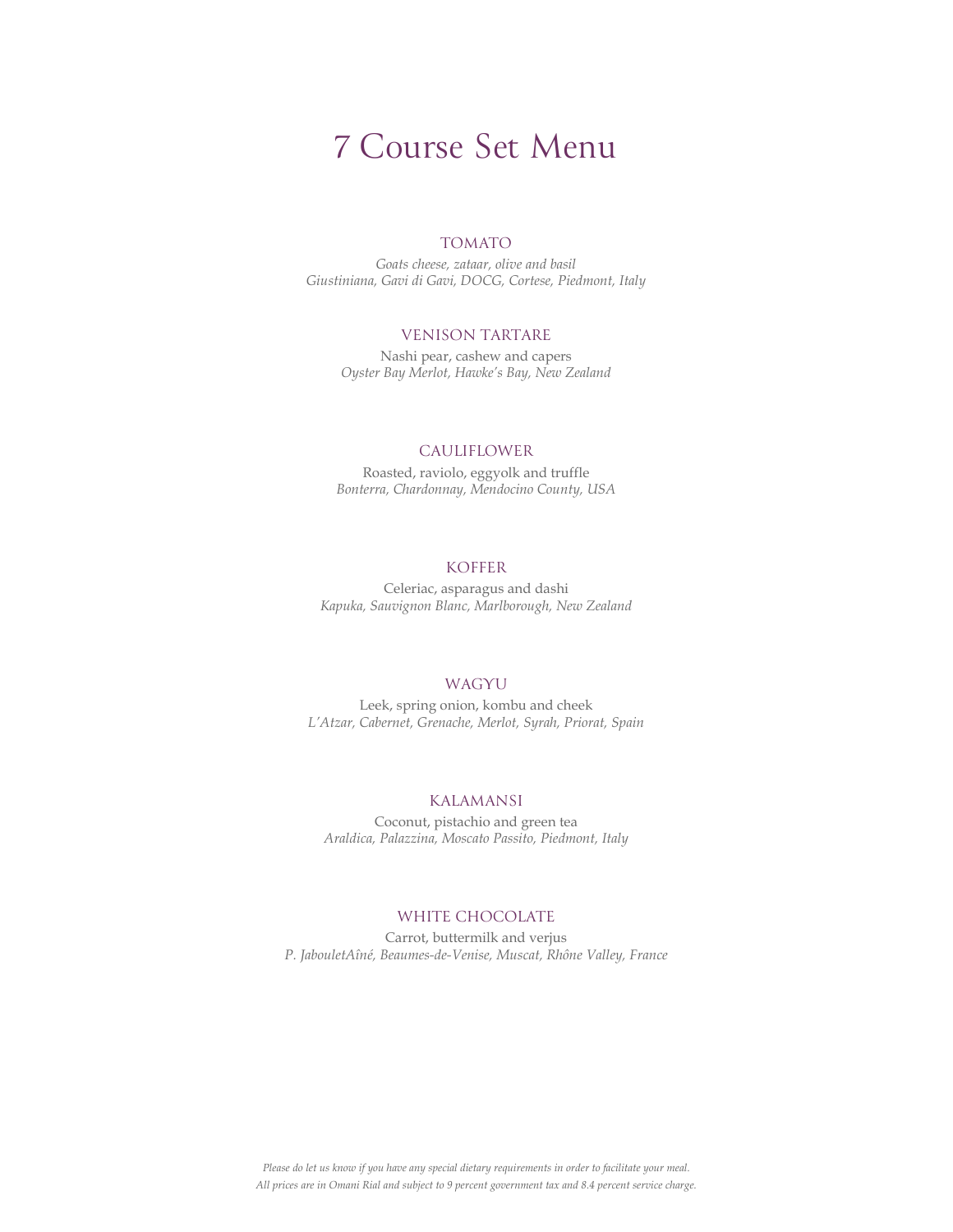#### **BEETROOT**

Kabsa spice, goat cheese and radish Domaine De Vaufuget, Chenin Blanc, Vouvray, France

## **SCALLOP**

Sweetcorn, wild garlic and spatzle Dr. Loosen, Riesling, Mosel, Germany

## VENISON TARTARE

Nashi pear, cashew nuts and shallots Oyster Bay Merlot, Hawke's Bay, New Zealand

# **CUCUMBER**

Avocado, laban, dill and piccalilli Giustiniana, Gavi di Gavi, DOCG, Cortese, Piedmont, Italy

## MONK FISH

Pumpkin, apple and dashi Kapuka, Sauvignon Blanc, Marlborough, New Zealand

## WAGYU

Caramelized onion, horseradish and kombu L'Atzar, Cabernet, Grenache, Merlot, Syrah, Priorat, Spain

#### CROSSOVER

Roquefort, quince, walnut and apple Cockburn's Special Reserve, Douro Valley, Portugal

#### PEAR

Muscavado, liquorice and apple Araldica, Palazzina, Moscato Passito, Piedmont, Italy

#### RHUBARB

Brillat savarin, shortbread and strawberry P. JabouletAîné, Beaumes-de-Venise, Muscat, Rhône Valley, France

Please do let us know if you have any special dietary requirements in order to facilitate your meal. All prices are in Omani Rial and subject to 9 percent government tax and 8.4 percent service charge.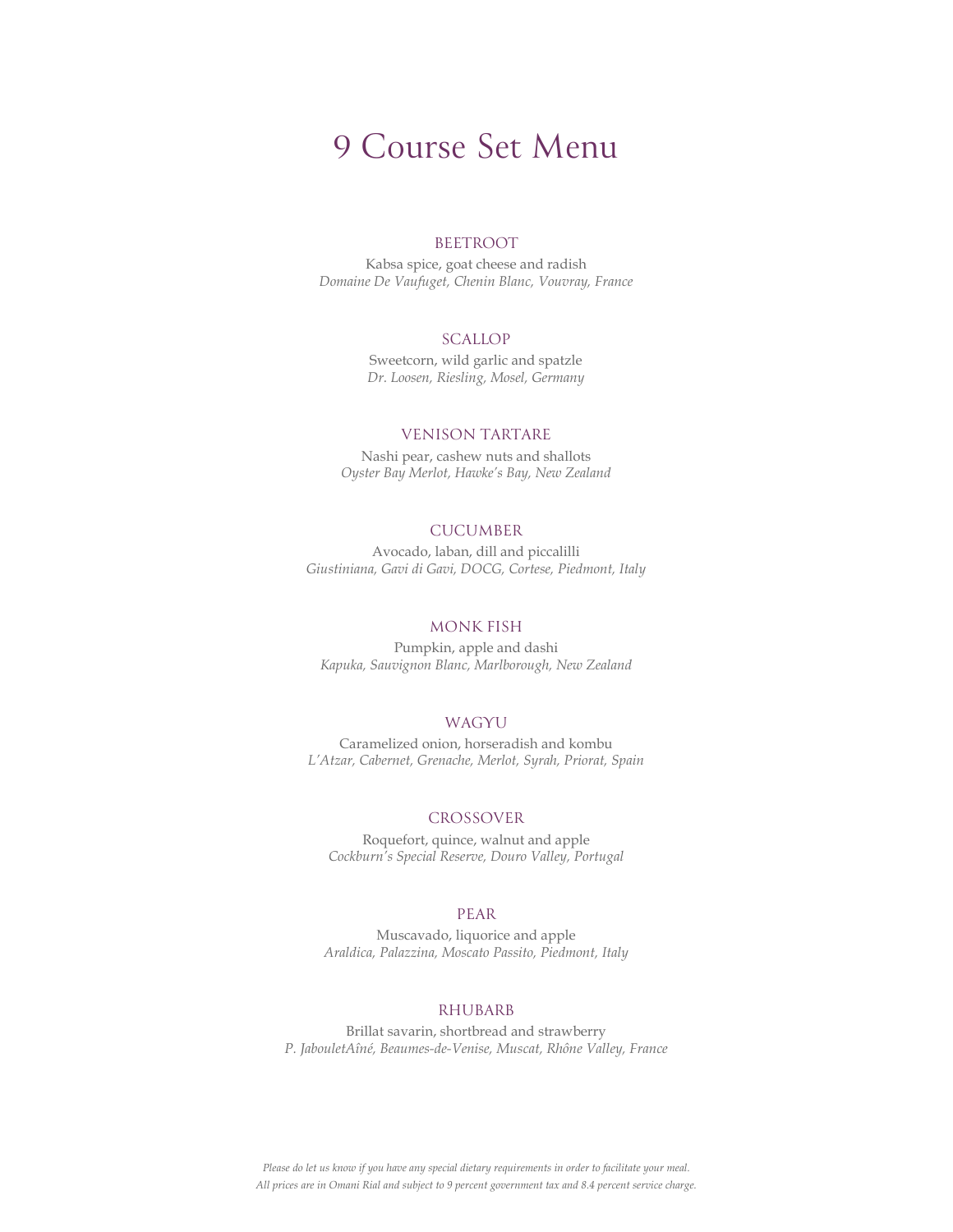# Vegetarian 3 Course Set Menu

# CELERIAC

Roasted, raviolo, eggyolk and truffle Bonterra, Chardonnay, Mendocino County, USA

# CARROT

Roast baby carrots, charred pumpkin and macadamia Chateau Ksara, Blanc de Blancs, Bekaa Valley, Lebanon

# CHOCOLATE

Banana, peanut and brown butter Araldica, Palazzina, Moscato Passito, Piedmont, Italy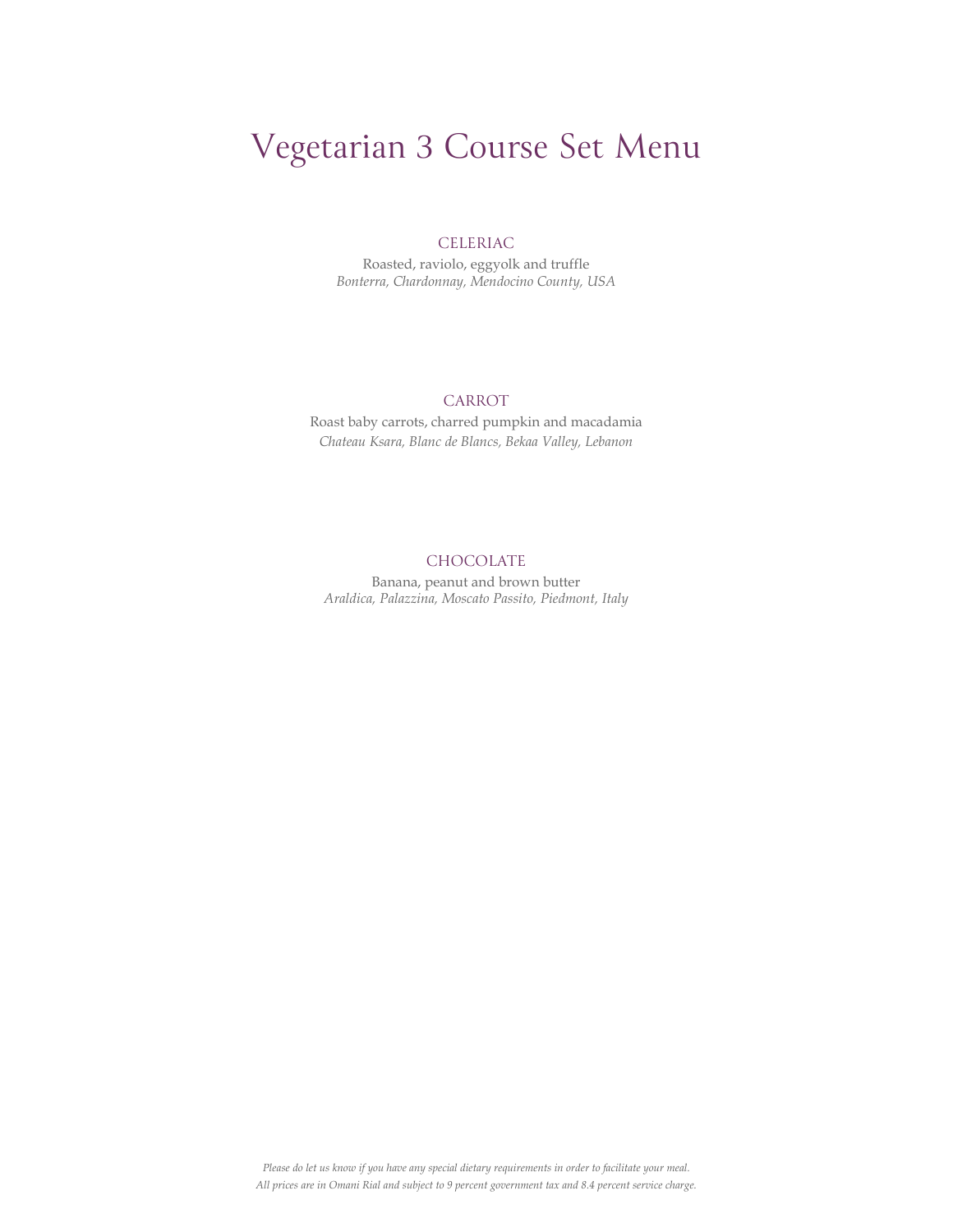# Vegetarian 5 Course Set Menu

#### BEETROOT

Kabsa spice, goat cheese and radish Domaine De Vaufuget, Chenin Blanc, Vouvray, France

# CUCUMBER

Avocado, laban, dill and piccalilli Giustiniana, Gavi di Gavi, DOCG, Cortese, Piedmont, Italy

# LEEK

Alliums, salsify and trompettes Kapuka, Sauvignon Blanc, Marlborough, New Zealand

# CARROT

Roast baby carrots, charred pumpkin and macadamia Chateau Ksara, Blanc de Blancs, Bekaa Valley, Lebanon

#### RHUBARB

Brillat savarin, shortbread and strawberry P. JabouletAîné, Beaumes-de-Venise, Muscat, Rhône Valley, France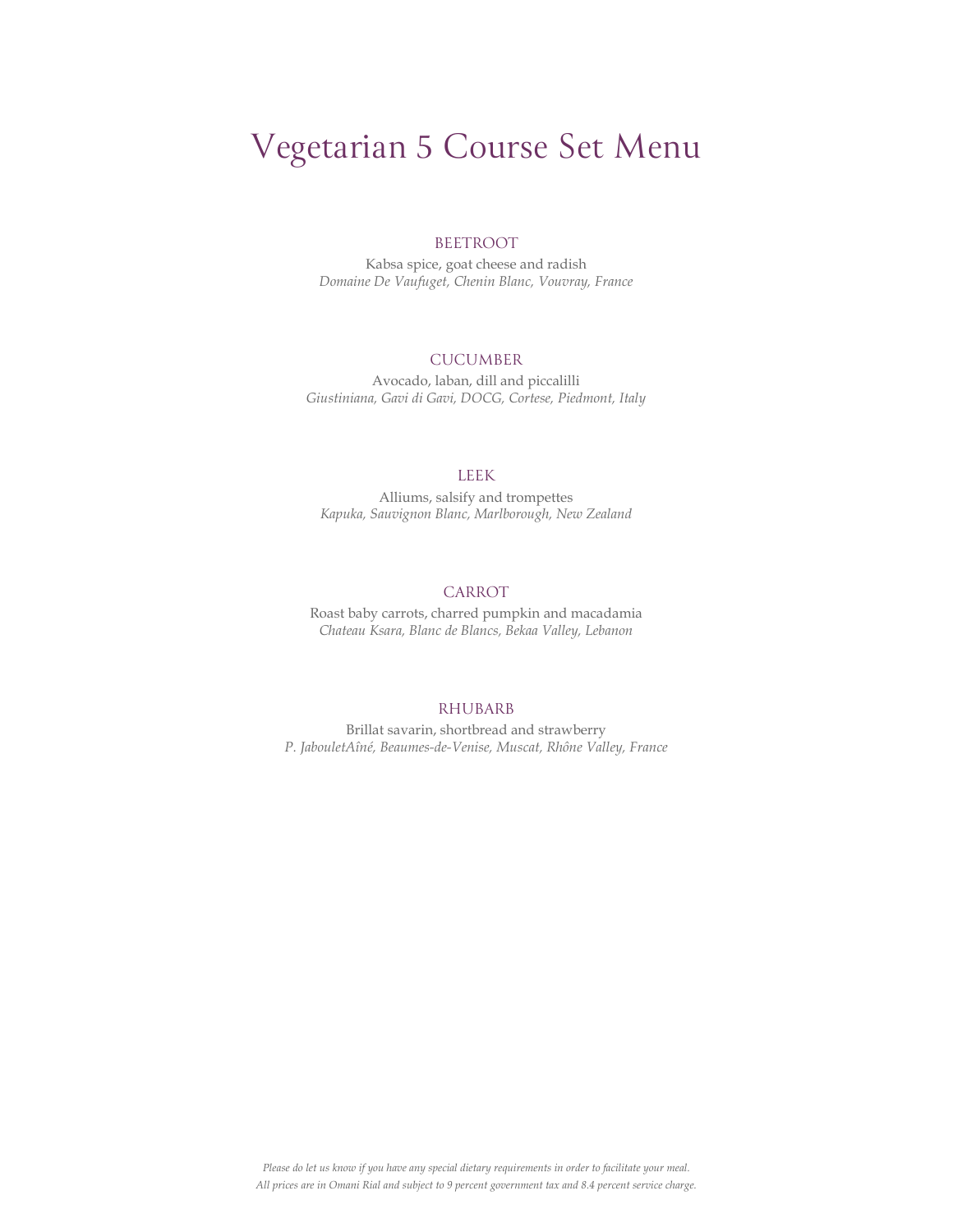# Vegetarian 7 Course Set Menu

### CUCUMBER

Avocado, laban, dill and piccalilli Giustiniana, Gavi di Gavi, DOCG, Cortese, Piedmont, Italy

#### BEETROOT

Kabsa spice, goat cheese and radish Domaine De Vaufuget, Chenin Blanc, Vouvray, France

# CELERIAC

Roasted, raviolo, eggyolk and truffle Bonterra, Chardonnay, Mendocino County, USA

# LEEK

Alliums, salsify and trompettes Kapuka, Sauvignon Blanc, Marlborough, New Zealand

## CARROT

Roast baby carrots, charred pumpkin and macadamia Chateau Ksara, Blanc de Blancs, Bekaa Valley, Lebanon

#### KALAMANSI

Coconut, pistachio and green tea Araldica, Palazzina, Moscato Passito, Piedmont, Italy

# WHITE CHOCOLATE

Carrot, buttermilk and verjus P. JabouletAîné, Beaumes-de-Venise, Muscat, Rhône Valley, France

Please do let us know if you have any special dietary requirements in order to facilitate your meal. All prices are in Omani Rial and subject to 9 percent government tax and 8.4 percent service charge.